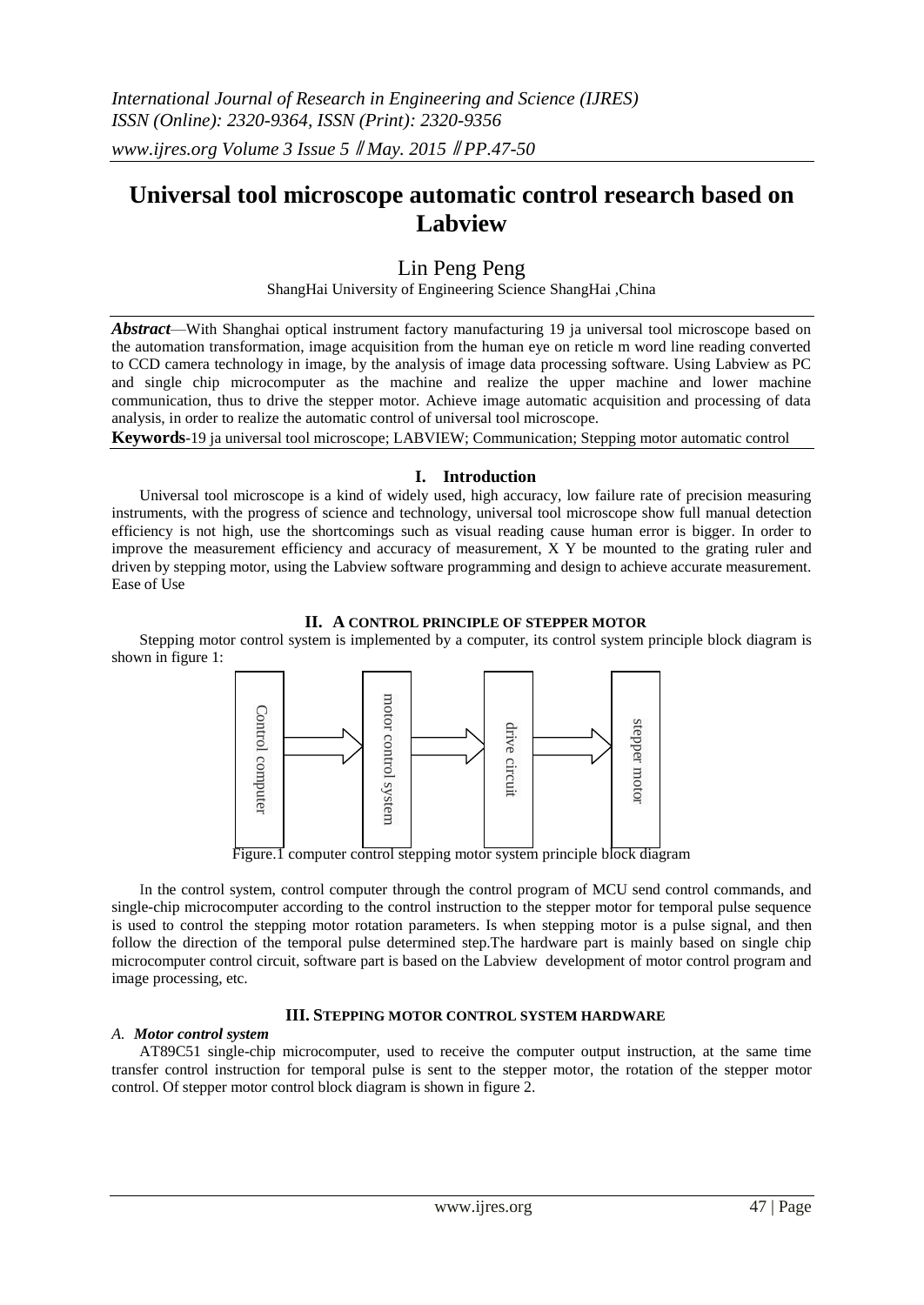

Figure. 2 Stepping motor control system

Motor control system mainly includes the main control MCU module, serial communication module, pulse current amplifier module. Basic process is: had a serial port receiving computer AT89C51 and send the parameters, such as motor speed and positive &negative control word, rotational acceleration, etc.), then calls the single-chip microcomputer control procedures, to the stepper motor through PI mouth constantly sending pulse instruction.

# *B. MCU control process*



Figure. 3 The control process

The control process is shown in figure 3.Stepper motor drive circuit based on MCU control pulse, basic single chip microcomputer control including: single chip microcomputer send pulse distribution (change stepper motor current commutation sequence) to control motor (that is, to realize step motor and reversing); MCU send pulse frequency control stepping motor speed; MCU sends the number of pulse control stepping motor rotation Angle.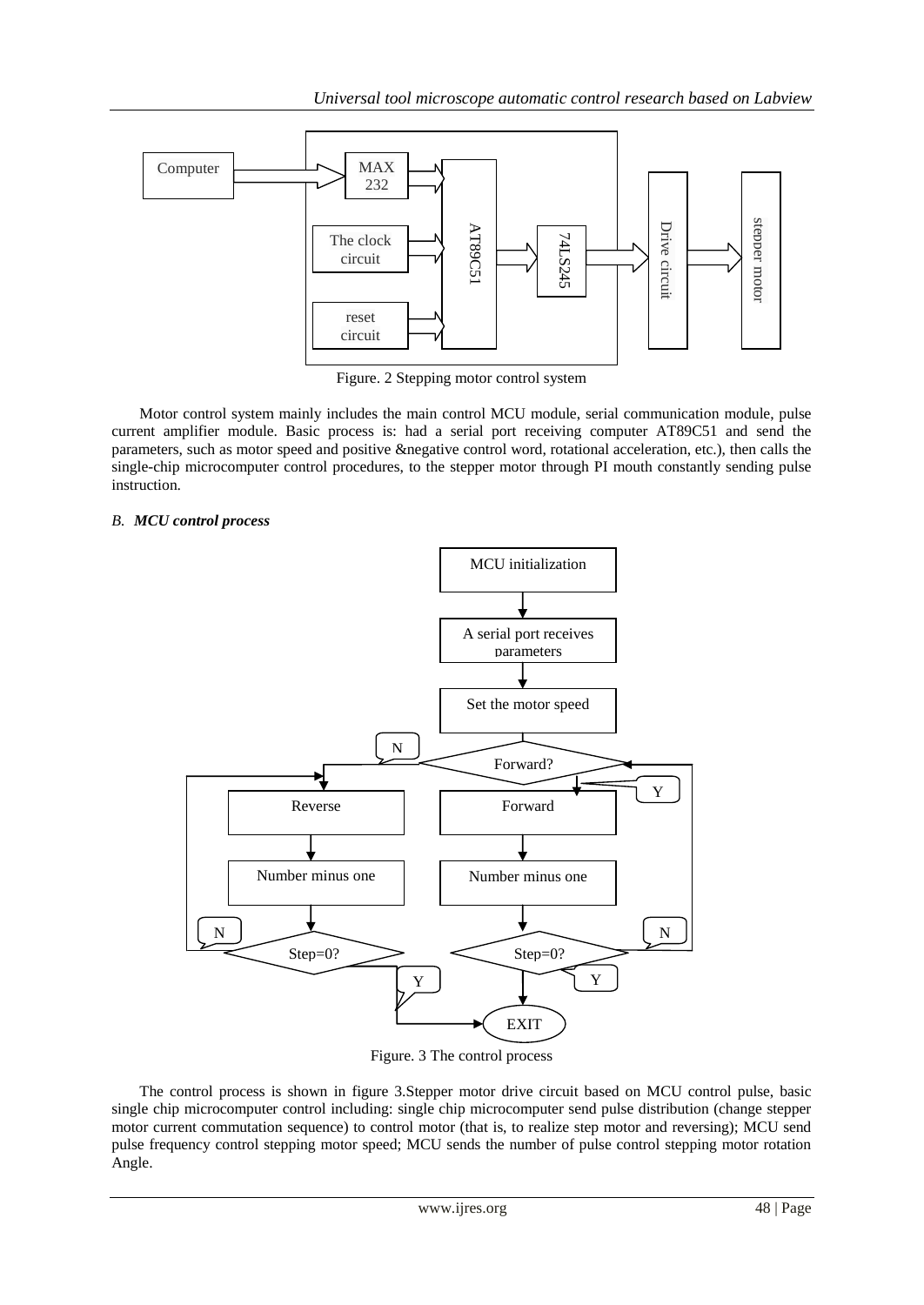#### **IV. THE CONTROL SYSTEM SOFTWARE DESIGN**

#### *A. A summary of the Labview*

Labview is the NI (National Instruments), introduced the virtual instrument development platform, it use icons instead of text code to create the application, has the characteristics of the flow chart of program design language, execution order is decided according to the flow of data between the block diagram, rather than a generic programming language, line by line. When write block diagram program, need to choose different function icon from the function module, and then to line is connected, the data transmission can be realized. Labview with NI company movement control CARDS can provide accurate, high performance for step application solution.

#### *B. Stepping motor control system programming*

Labview8.0 is adopted to improve the development of the stepper motor control software, some control procedures front panel as shown in figure 4. Control interface is included in the serial port resource selection and setting of motor parameters. Typically, desktop computers provide resources for two serial ports, we can choose any of a connection to the stepper motor control system, connected to the serial port address and control interface, select the serial port address should be consistent. Motor control method including the choice of direction of rotation, rotation speed and rotation Angle setting .



Figure 1. Part of the control procedures front panel

#### *C. Labview part of the control program*

Control program is to use the VISA function to motor control parameters via a serial port to control box of the microcontroller, motor command word format in the program should be from numerical array is converted to ASCII characters as VISA Write Write data. VISA is a Virtual instrument Software Architecture (Virtual Instrumentation Software Architecture). VISA is a general purpose I/O standard, as the control program and data transmission bus layer, and instruments for the application of bus communication channel is established. Part of the control block diagram as shown in figure 5.